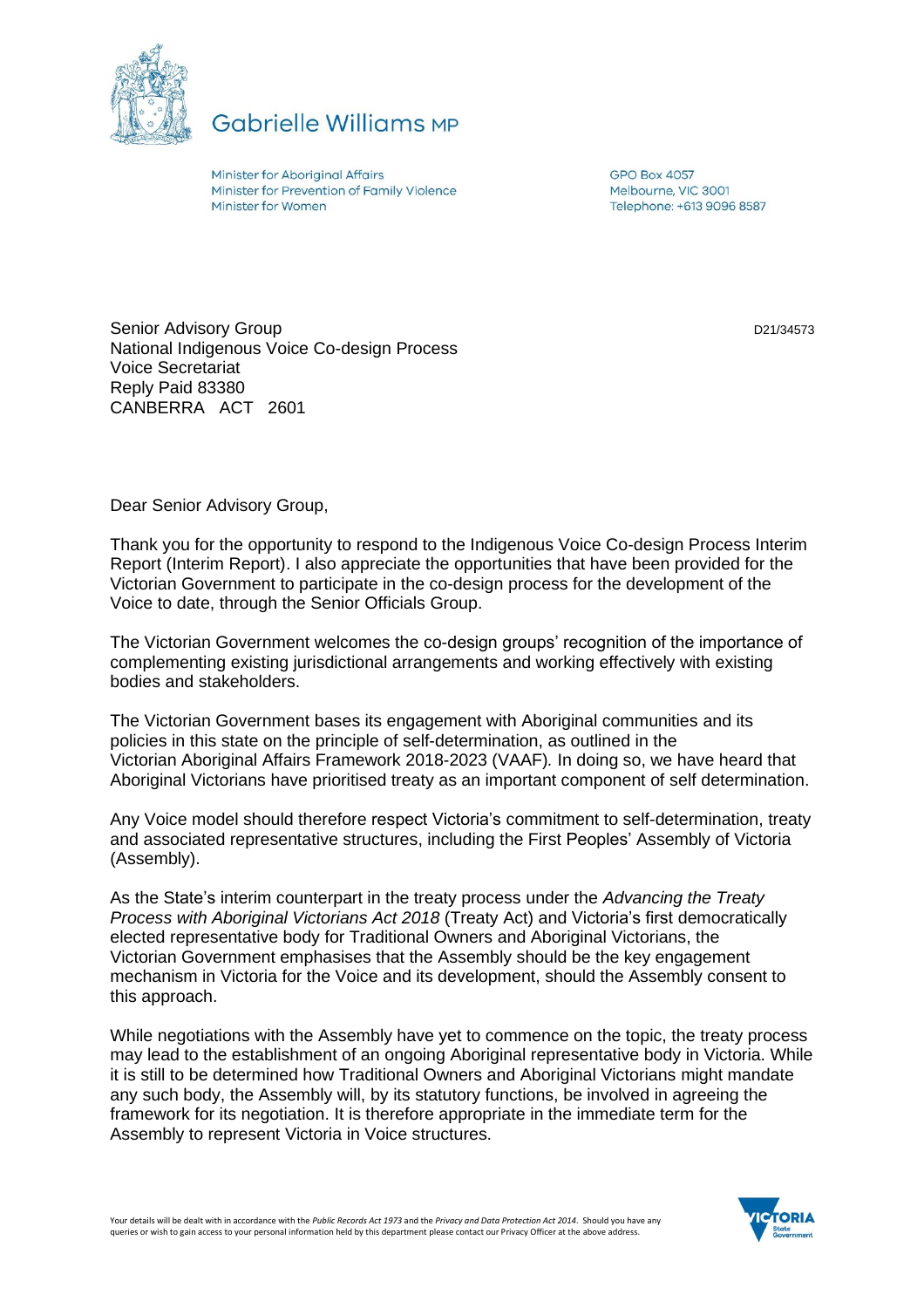Any ongoing representative body established through Victoria's treaty process should be respected as the foremost community-determined representative structure for Aboriginal Victorians, and accordingly we would expect it to be fully integrated into the Voice. This may be achieved, for example, by structurally linking the Assembly to the Voice by empowering the body to select Victoria's Voice representatives from within its membership.

The flexible, principles-based approach outlined in the Interim Report should allow this to occur and facilitate the continuing involvement of local and state-based representative structures in the Voice as they change over time.

Regarding the specific models for a National Voice proposed in the Interim Report, the Victorian Government will continue working with the Commonwealth Government and Aboriginal Victorians to determine the most appropriate and effective means of representation. As a general principle, the Victorian Government's preference is for the Assembly to lead a process to determine Victoria's members for the National Voice.

Victoria considers the proposal for up to two ministerial appointees would dilute the authenticity and legitimacy of the National Voice and is not consistent with the principle of self-determination.

Regarding the specific models for a Victorian Local and Regional Voice proposed in the Interim Report, the Victorian Government considers that the proposal for Victoria to have two regions is incompatible with current, community-determined arrangements. The Victorian Government strongly recommends that any regional or sub-regional approach in Victoria must align with the Assembly's five-region structure, as well as any ongoing representative structures at the regional and local level established through Victoria's treaty process.

In addition, the direct participation of formally recognised Traditional Owner groups at the regional and local level should be considered, irrespective of whether such groups choose to engage in Victorian treaty process.

As with the proposals for a National Voice, Victoria supports a selection process for a Local and Regional Voice that allows Indigenous communities to self-determine their representation for each region. The appropriate mechanism for self-determining representation should be endorsed by the Assembly and align with any such mechanisms determined through Victoria's treaty process.

Attached for your information is the Advancing the Victorian Treaty Process Annual Report 2019-20 and the Assembly's Annual Report to Parliament 2020, prepared by the Victorian Government and the Assembly, respectively, under the *Advancing the Treaty Process with Aboriginal Victorians Act 2018*. Along with the VAAF, these reports provide valuable context for Victoria's approach to Aboriginal affairs and our ground-breaking journey towards treaty with Aboriginal Victorians.

The Victorian Government welcomes the Commonwealth Government's continued commitment to working in genuine partnership with state, territory and local governments by engaging bilaterally and through the Senior Officials Group for the Voice co-design process.